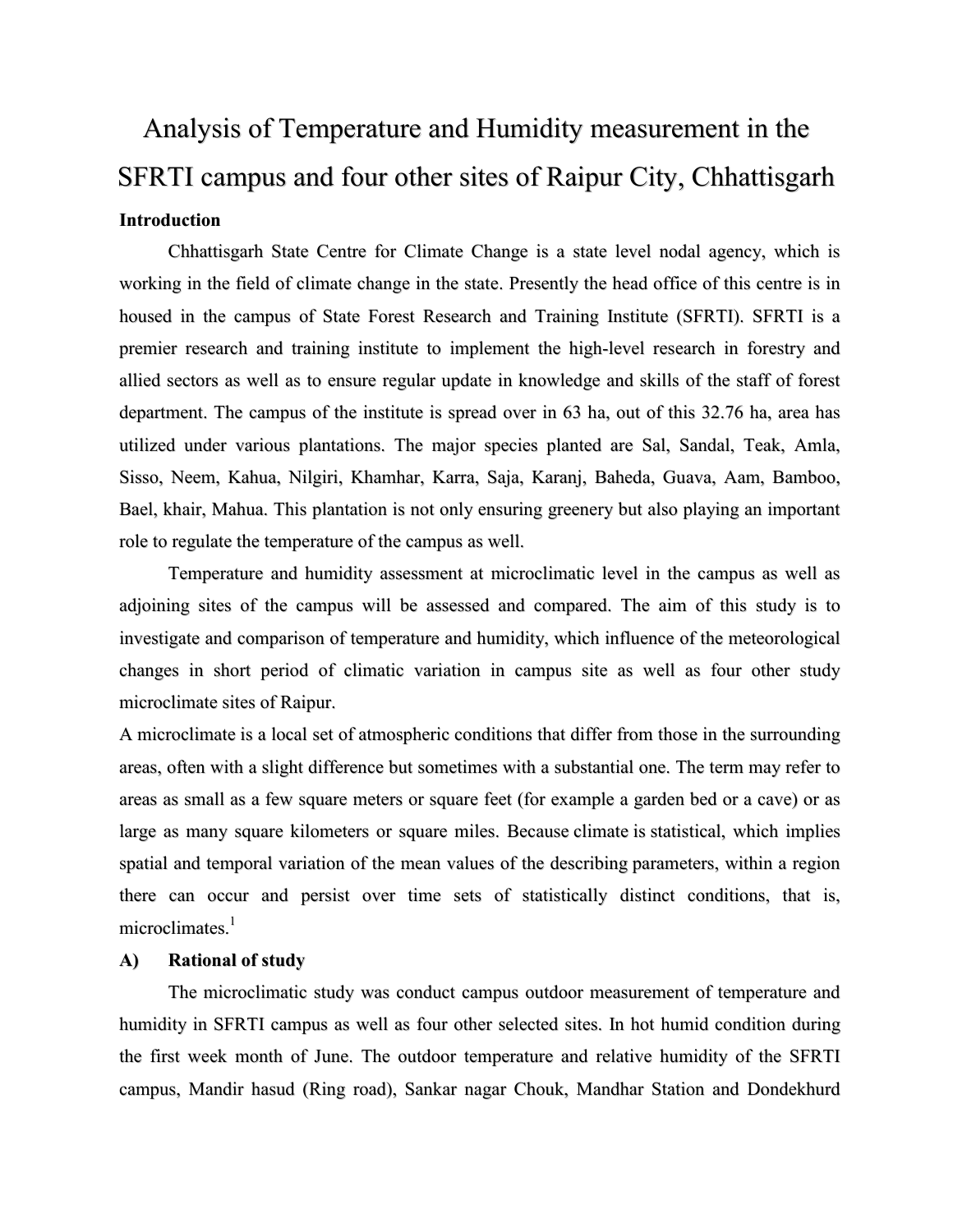were recorded every 4 hours intervals/day for a minimum of 10 days during the first week of Jun month. To study the changes in average temperature and average humidity, compare the comparative study of data obtained and the development plan for temperature control in the area. Local weather stations were installed in or close to the five monitoring areas to record external meteorological conditions.

#### B) Climatic condition of Raipur

Raipur has a tropical wet and dry climate, temperatures remain moderate throughout the year, except from March to June, which can be extremely hot. The temperature in April–May sometimes rises above 48 °C (118 °F). These summer months also have dry and hot winds. In summers, the temperature can also go up to 50  $\degree$ C. The city receives about 1,300 millimeters (51 in) of rain, mostly in the monsoon season from late June to early October. Winters last from November to January, are mild and the lowest falls up to 13 °C, although lows can fall to 5 °C (41 °F) making it reasonably cold.<sup>3</sup>

## C) About State Forest Research & Training Institute, Raipur

Research is the soul of science nature has blessed Chhattisgarh with far-flung sylvan wilderness and breathtakingly amazing wildlife and biodiversity. SFRTI is our humble tribute to the nature for the furtherance in the field of forestry research. forestry research in Chhattisgarh State endowed with 44% forest, to establish a State level forestry research and training institute foundation stone was laid in 21st March 2006 and stared functioning in 17th March 2013, majestic institute building constructed in 9544 Sq mtrs was inaugurated by the Hon'ble Chief Minister, C.G. Govt. The institute is located at zero point Raipur in a lush green campus spread over a sprawling area of about 63 hectare.

#### 1. Objectives

Present study has been done with following objectives –

- Meteorological assessment of SFRTI campus & adjoining study sites.
- Contribution of SFRTI floral diversity in temperature control.

#### 2. Methodology :-

A multidisciplinary team of experts from Chhattisgarh State Centre for Climate Change (CSCCC) in State Forest Research and training Institute Raipur has visited in study site of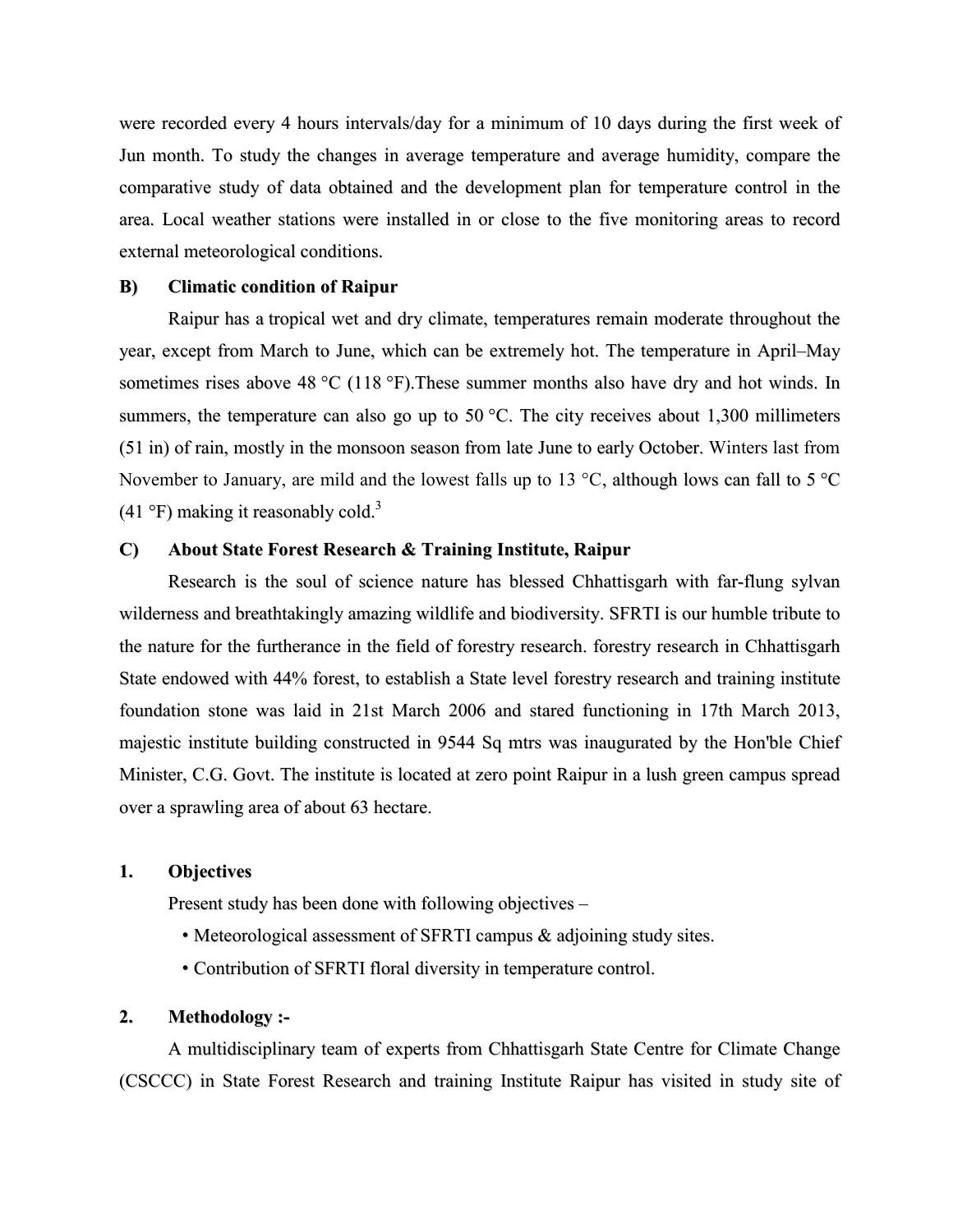SFRTI campus and four other adjoining site of the campus. On this four site, team members of SFRTI and SCCC JRF and Field Assistant visited selected study site from 1-Jun-2018 to 10- Jun-2018 to collect the data for measuring temperature and humidity.

Temperature and humidity assessment at microclimate zone<sup>1-2</sup> level within the campus as well as adjoining sites of the campus will be assessed and compared. Sites falls within the radius of 5-8 km's, and 200m away from main road proposed to collect the temperature and humidity data. The impact assessment of climate during month of June, Temperature and humidity on microclimatic conditions were assessed through established field level meteorological temporary point on the study sites. The temperature and humidity data were measured continuously on 10 day; data were collected three times in every day by using instruments such as Digital Temperature and Humidity Meter (HTC-1) in the selected location.

Microclimatic variations of the selected location were analyzed for hot day in month of June 2018. Following sites will be assessed and compared with the campus temperature and humidity -

- SFRTI campus
- Avanti bai chouk, Lodhipara
- Ring road no 3 triangle, Mandir Hasod
- Mandar railway station
- Bus stand chouk Donde khurd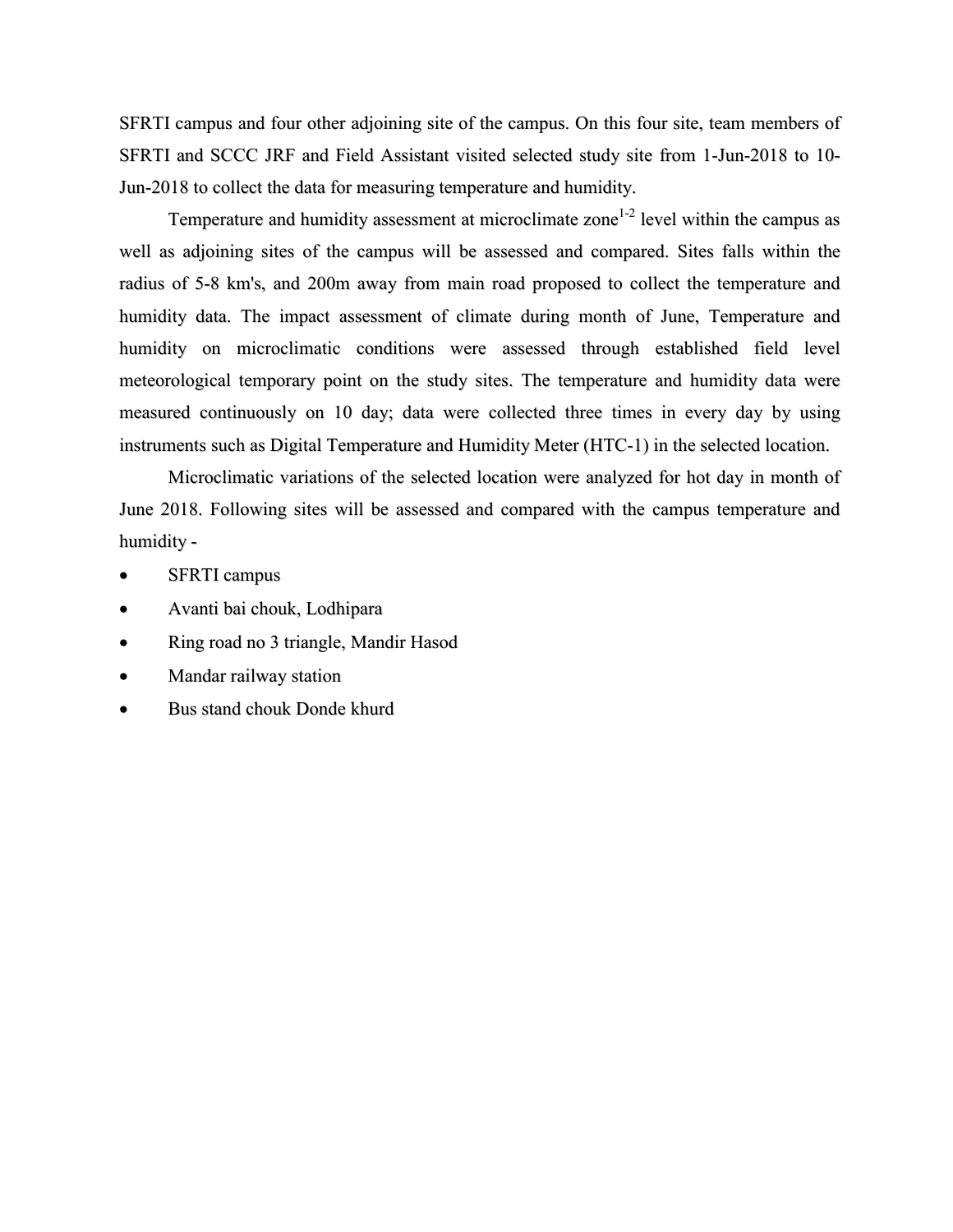## Analysis and Results

## • SFRTI campus

| Temperature and Humidity measurement data sheet (Data collected by Rakesh Kumar Shrivas and Abhinav Kumar Agrahari) |                |                        |               |                |                       |                |                        |                |                        |             |
|---------------------------------------------------------------------------------------------------------------------|----------------|------------------------|---------------|----------------|-----------------------|----------------|------------------------|----------------|------------------------|-------------|
| S.<br>No.                                                                                                           | Date           | Name of<br><b>Site</b> | Time 09.00am  |                | Time 01.00pm          |                | Time 05.00pm           |                | Average                | Average     |
|                                                                                                                     |                |                        | Temp.<br>(°C) | Hum.<br>$(\%)$ | Temp.<br>$(^\circ C)$ | Hum.<br>$(\%)$ | Temp.<br>$(^{\circ}C)$ | Hum.<br>$(\%)$ | Temp.<br>$(^{\circ}C)$ | Hum.<br>(%) |
| $\mathbf{1}$                                                                                                        | $01-06-18$     |                        | 31            | 54             | 38                    | 46             | 34.5                   | 42             | 34.5                   | 47.33       |
| 2                                                                                                                   | $02 - 06 - 18$ |                        | 25            | 74             | 34.4                  | 52             | 31.2                   | 51             | 30.2                   | 59.00       |
| 3                                                                                                                   | $03 - 06 - 18$ |                        | 31.2          | 60             | 40.9                  | 40             | 33.7                   | 47             | 35.3                   | 49.00       |
| 4                                                                                                                   | $04 - 06 - 18$ |                        | 31.3          | 58             | 38.6                  | 46             | 39.8                   | 44             | 36.6                   | 49.33       |
| 5                                                                                                                   | $05 - 06 - 18$ | <b>SFRTI</b>           | 32            | 58             | 34.7                  | 46             | 33.5                   | 42             | 33.4                   | 48.67       |
| 6                                                                                                                   | $06 - 06 - 18$ | Campus                 | 32.7          | 58             | 34.9                  | 53             | 33.6                   | 49             | 33.7                   | 53.33       |
| 7                                                                                                                   | $07-06-18$     |                        | 30.3          | 78             | 33                    | 52             | 32                     | 61             | 31.8                   | 63.67       |
| 8                                                                                                                   | $08 - 06 - 18$ |                        | 29.1          | 84             | 31.8                  | 57             | 32.2                   | 54             | <b>31.0</b>            | 65.00       |
| 9                                                                                                                   | $09-06-18$     |                        | 28            | 74             | 32                    | 58             | 30                     | 65             | <b>30.0</b>            | 65.67       |
| 10                                                                                                                  | $10-06-18$     |                        | 28.9          | 72             | 30.1                  | 68             | 30                     | 68             | 29.6                   | 69.33       |

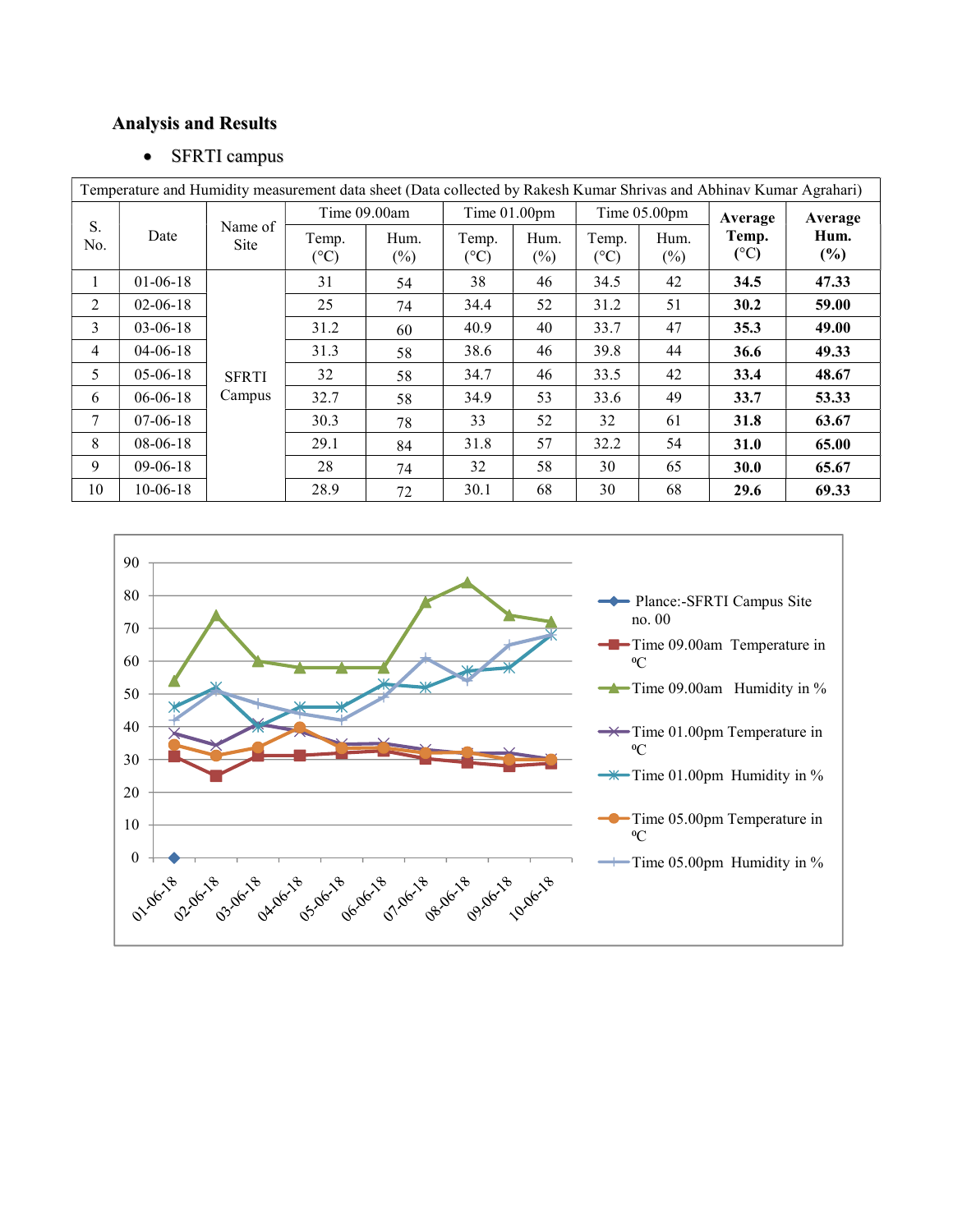| Temperature and Humidity measurement dated sheet (Data collected by Mukesh Kumatr Painkra) |                |                                        |                        |                |                          |              |                          |              |                          |              |
|--------------------------------------------------------------------------------------------|----------------|----------------------------------------|------------------------|----------------|--------------------------|--------------|--------------------------|--------------|--------------------------|--------------|
| S.<br>No.                                                                                  | Date           | Name of<br>Site                        | Time 09.00am           |                | Time 01.00pm             |              | Time 05.00pm             |              | Average                  | Average      |
|                                                                                            |                |                                        | Temp.<br>$(^{\circ}C)$ | Hum.<br>$(\%)$ | Temp.<br>$({}^{\circ}C)$ | Hum.<br>( %) | Temp.<br>$({}^{\circ}C)$ | Hum.<br>( %) | Temp.<br>$({}^{\circ}C)$ | Hum.<br>( %) |
| $\mathbf{1}$                                                                               | $01-06-18$     | Site no.2<br>Shankar<br>Nagar<br>Chouk | 33.0                   | 51             | 39.0                     | 37           | 36.5                     | 40           | 36.2                     | 42.67        |
| $\overline{2}$                                                                             | $02 - 06 - 18$ |                                        | 28.5                   | 71             | 37.1                     | 60           | 34.1                     | 53           | 33.2                     | 61.33        |
| $\overline{3}$                                                                             | $03 - 06 - 18$ |                                        | 36.4                   | 67             | 41.5                     | 42           | 39.5                     | 41           | 39.1                     | 50.00        |
| $\overline{4}$                                                                             | $04 - 06 - 18$ |                                        | 35.8                   | 68             | 40.2                     | 60           | 39.1                     | 41           | 38.4                     | 56.33        |
| 5                                                                                          | $05 - 06 - 18$ |                                        | 37.9                   | 44             | 41.5                     | 60           | 39.3                     | 37           | 39.6                     | 47.00        |
| 6                                                                                          | $06 - 06 - 18$ |                                        | 35.2                   | 60             | 40.0                     | 45           | 37.9                     | 58           | 37.7                     | 54.33        |
| $\tau$                                                                                     | $07 - 06 - 18$ |                                        | 36.5                   | 53             | 39.8                     | 57           | 37.7                     | 60           | 38.0                     | 56.67        |
| 8                                                                                          | 08-06-18       |                                        | 33.8                   | 52             | 38.6                     | 49           | 36.3                     | 54           | 36.2                     | 51.67        |
| 9                                                                                          | $09-06-18$     |                                        | 29.8                   | 72             | 35.6                     | 56           | 34.2                     | 60           | 33.2                     | 62.67        |
| 10                                                                                         | $10-06-18$     |                                        | 31.3                   | 65             | 35.4                     | 72           | 33.2                     | 65           | 33.3                     | 67.33        |
| Average                                                                                    |                |                                        | 33.8                   | 60.3           | 38.9                     | 53.8         | 36.8                     | 50.9         | 36.5                     | 55.00        |

## Avanti bai chouk, Lodhipara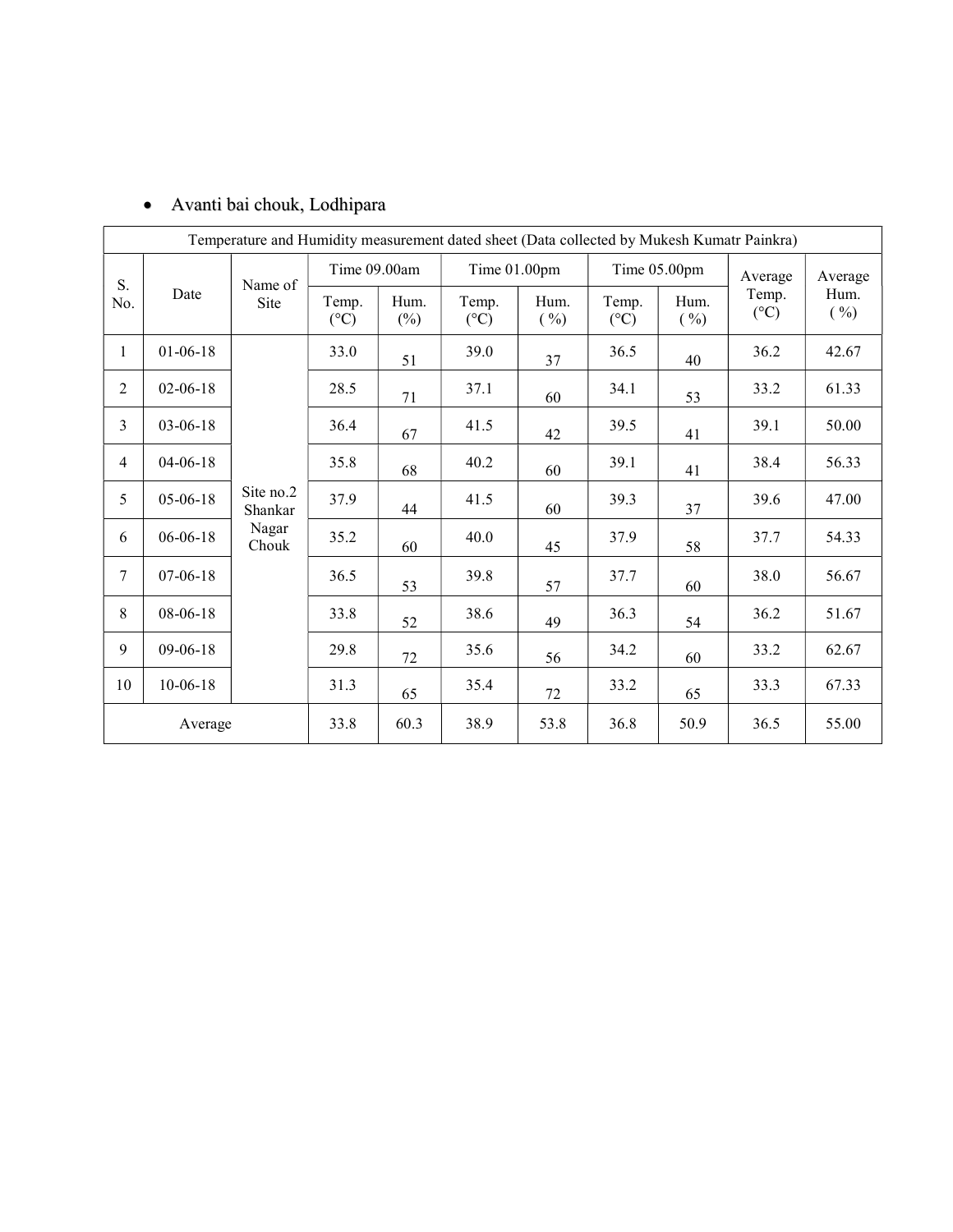

## Ring road no 3 triangle, Mandir Hasod

| Temperature and Humidity measurement dated sheet (Data collected by Rakesh Kumar Shrivas and Abhinav Kumar Agrahari) |                |                                 |                         |                |                         |                |                          |                |                        |                |
|----------------------------------------------------------------------------------------------------------------------|----------------|---------------------------------|-------------------------|----------------|-------------------------|----------------|--------------------------|----------------|------------------------|----------------|
| S.No.                                                                                                                | Date           | Name of<br>Site                 | Time 09.00am            |                | Time 01.00pm            |                | Time 05.00pm             |                | Average                | Average        |
|                                                                                                                      |                |                                 | Temp<br>$({}^{\circ}C)$ | Hum.<br>$(\%)$ | Temp<br>$({}^{\circ}C)$ | Hum.<br>$(\%)$ | Temp.<br>$({}^{\circ}C)$ | Hum.<br>$(\%)$ | Temp.<br>$(^{\circ}C)$ | Hum.<br>$(\%)$ |
| $\mathbf{1}$                                                                                                         | $01-06-18$     | Site no.3<br>Mandhar<br>Station | 32.0                    | 55             | 41                      | 38             | 37.2                     | 44             | 36.7                   | 45.67          |
| 2                                                                                                                    | $02 - 06 - 18$ |                                 | 26.0                    | 81             | 38.3                    | 52             | 34.8                     | 47             | 33.0                   | 60.00          |
| 3                                                                                                                    | 03-06-18       |                                 | 34.5                    | 49             | 43.4                    | 38             | 34.5                     | $42\,$         | 37.5                   | 43.00          |
| $\overline{4}$                                                                                                       | $04 - 06 - 18$ |                                 | 32.4                    | 56             | 40.7                    | 45             | 39.9                     | 38             | 37.6                   | 46.33          |
| 5                                                                                                                    | $05-06-18$     |                                 | 33.6                    | 53             | 37.9                    | 39             | 35.5                     | 47             | 35.6                   | 46.33          |
| 6                                                                                                                    | $06 - 06 - 18$ |                                 | 34.3                    | 56             | 38.6                    | 44             | 35.2                     | 48             | 36.0                   | 49.33          |
| $\tau$                                                                                                               | $07-06-18$     |                                 | 32.4                    | 73             | 35.4                    | 55             | 33.8                     | 59             | 33.9                   | 62.33          |
| 8                                                                                                                    | 08-06-18       |                                 | 30.0                    | 80             | 38                      | 52             | 33.9                     | 54             | 34.0                   | 62.00          |
| 9                                                                                                                    | 09-06-18       |                                 | 30.1                    | 69             | 34                      | 50             | 32                       | 58             | 32.0                   | 59.00          |
| 10                                                                                                                   | $10-06-18$     |                                 | 29.8                    | 72             | 32.2                    | 46             | 31.7                     | 65             | 31.2                   | 61.00          |
| Average                                                                                                              |                |                                 | 31.5                    | 64.4           | 38.0                    | 45.9           | 34.9                     | 50.2           | 34.8                   | 53.50          |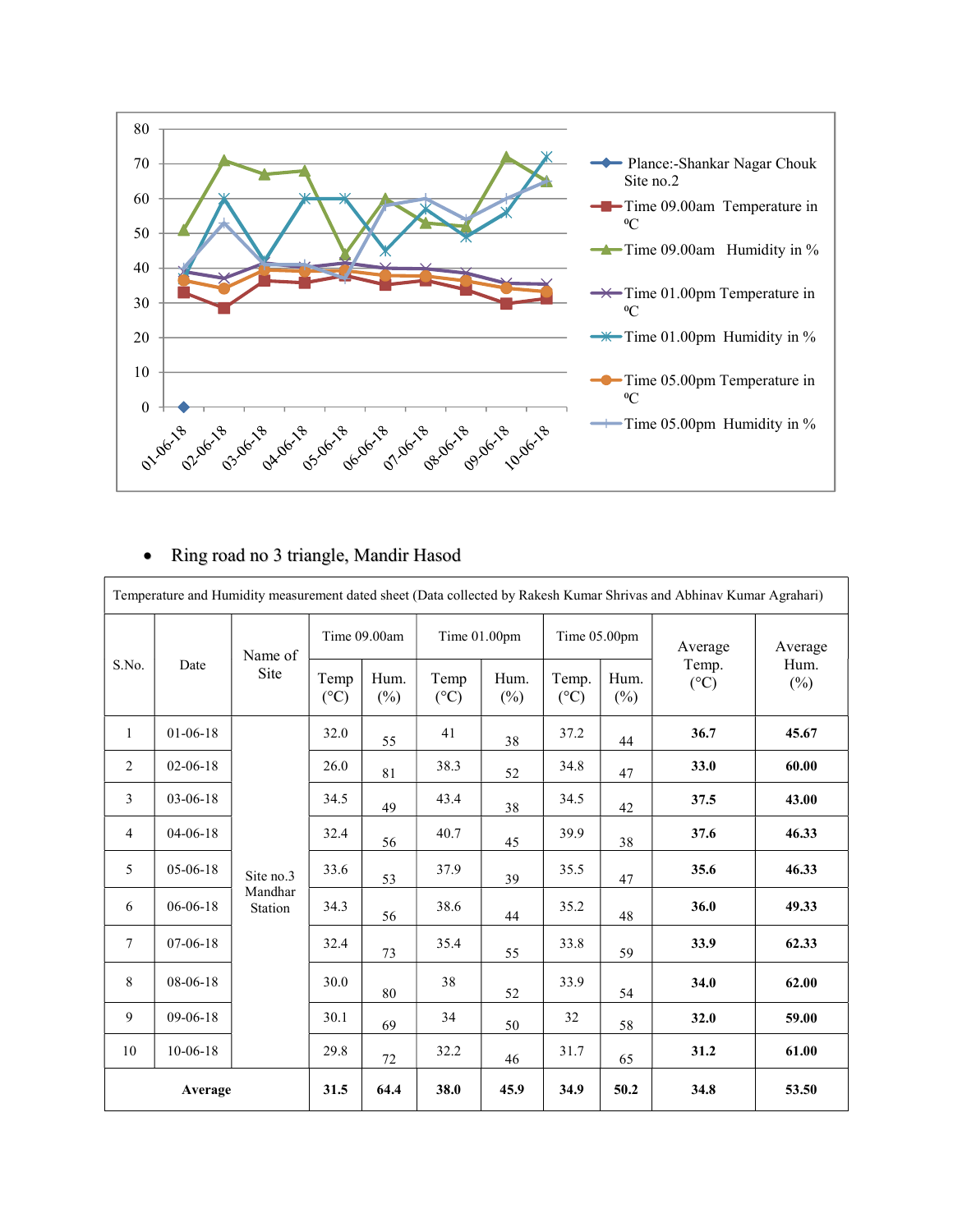

## Bus stand chouk Donde khurd

| Temperature and Humidity measurement dated sheet (Data collected by Gulshan Janghel Amit Baghel) |                |                                      |                |                          |                |                        |                |                          |                |         |
|--------------------------------------------------------------------------------------------------|----------------|--------------------------------------|----------------|--------------------------|----------------|------------------------|----------------|--------------------------|----------------|---------|
| S.No.<br>Date                                                                                    |                | Name of                              | Time 9:00 AM   |                          | Time 1:00 PM   |                        | Time 5:00 PM   |                          | Average        | Average |
|                                                                                                  | Site           | Temp.<br>$({}^{\circ}C)$             | Hum.<br>$(\%)$ | Temp.<br>$({}^{\circ}C)$ | Hum.<br>$(\%)$ | Temp.<br>$(^{\circ}C)$ | Hum.<br>$(\%)$ | Temp.<br>$({}^{\circ}C)$ | Hum.<br>$(\%)$ |         |
| $\mathbf{1}$                                                                                     | $01 - 06 - 18$ | Site no.4<br>Donde<br>Kurud<br>Chock | 32.0           | 54                       | 42.4           | 34                     | 34.8           | 45                       | 34.8           | 44.33   |
| $\overline{2}$                                                                                   | $02 - 06 - 18$ |                                      | 27.0           | 62                       | 37.0           | 46                     | 33.1           | 52                       | 32.3           | 53.33   |
| 3                                                                                                | $03-06-18$     |                                      | 31.0           | 62                       | 41.0           | 30                     | 38.0           | 41                       | 36.7           | 44.33   |
| $\overline{4}$                                                                                   | $04 - 06 - 18$ |                                      | 29.4           | 77                       | 41.3           | 30                     | 34.0           | 49                       | 34.9           | 52.00   |
| 5                                                                                                | $05 - 06 - 18$ |                                      | 33.0           | 52                       | 42.9           | 31                     | 37.0           | 45                       | 37.6           | 42.67   |
| 6                                                                                                | $06 - 06 - 18$ |                                      | 31.1           | 68                       | 41.1           | 38                     | 33.1           | 56                       | 35.1           | 54.00   |
| 7                                                                                                | $07-06-18$     |                                      | 30.0           | 70                       | 38.7           | 40                     | 35.2           | 55                       | 34.7           | 55.00   |
| 8                                                                                                | 08-06-18       |                                      | 31.3           | 74                       | 37.5           | 47                     | 33.8           | 54                       | 34.2           | 58.33   |
| 9                                                                                                | $09-06-18$     |                                      | 31.0           | 75                       | 38.1           | 41                     | 34.0           | 56                       | 34.4           | 57.33   |
| 10                                                                                               | $10 - 06 - 18$ |                                      | 29.7           | 80                       | 38.6           | 40                     | 34.2           | 60                       | 34.1           | 60.00   |
| Average                                                                                          |                |                                      | 30.81          | 67.4                     | 39.57          | 37.7                   | 34.72          | 51.3                     | 35.0           | 52.13   |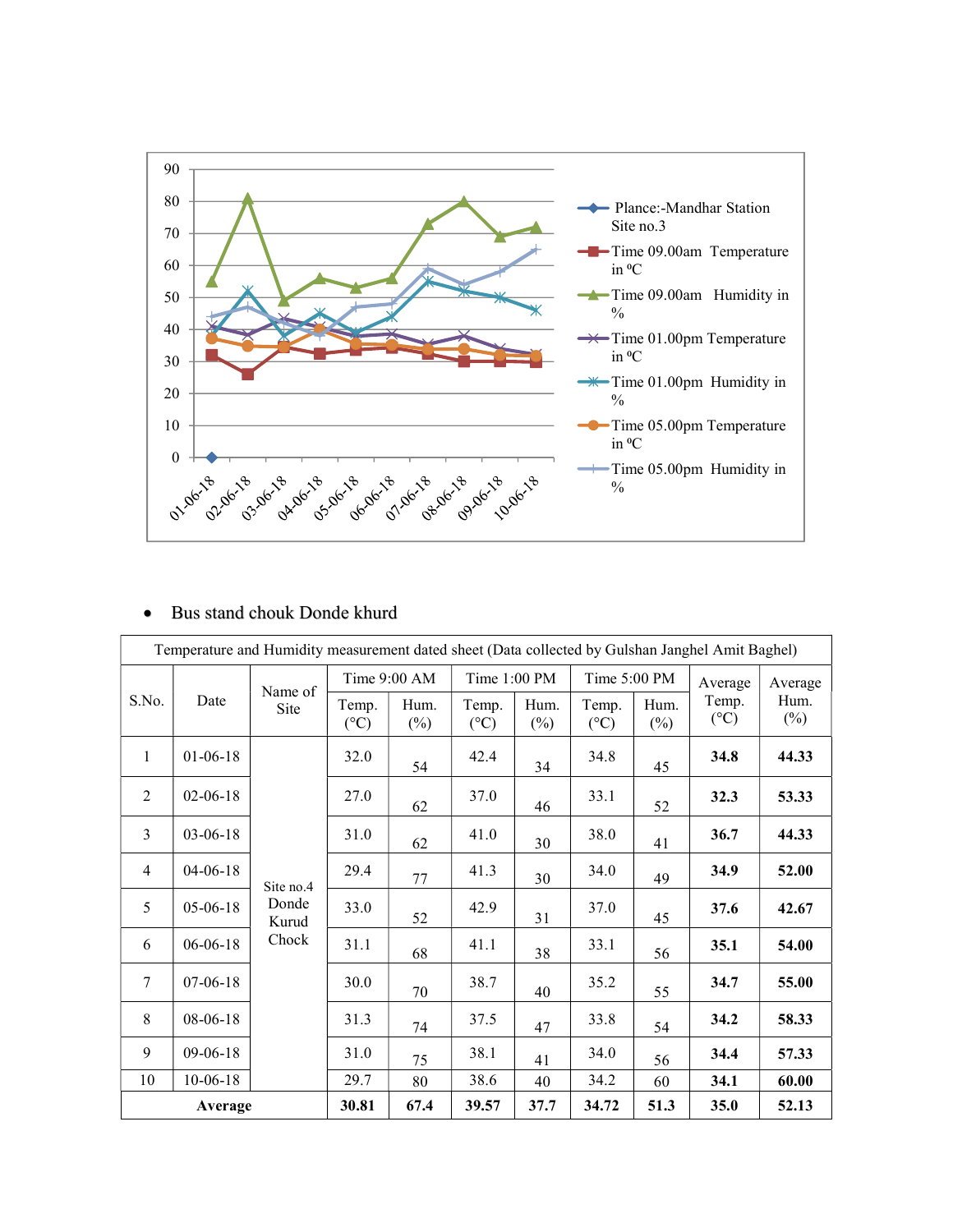

| Name of Study Site                                   | 10 day, Average Temp.<br>$(^{\circ}C)$ | 10 day, Average<br>Hum.<br>$(\%)$ |
|------------------------------------------------------|----------------------------------------|-----------------------------------|
| Place SFRTI:-Campus Site                             | 32.6                                   | 57.3                              |
| Place:-Ring Road Chowk<br>(Mandir Hausod) Site no. 1 | 35.4                                   | 55.3                              |
| Place:- Shankar Nagar Chouk<br>Site no.2             | 36.5                                   | 55                                |
| Place :- Mandhar Station Site<br>no.3                | 34.8                                   | 53.5                              |
| Place:- Donde Khurd Chock<br>Site no. 4              | 35                                     | 52.13                             |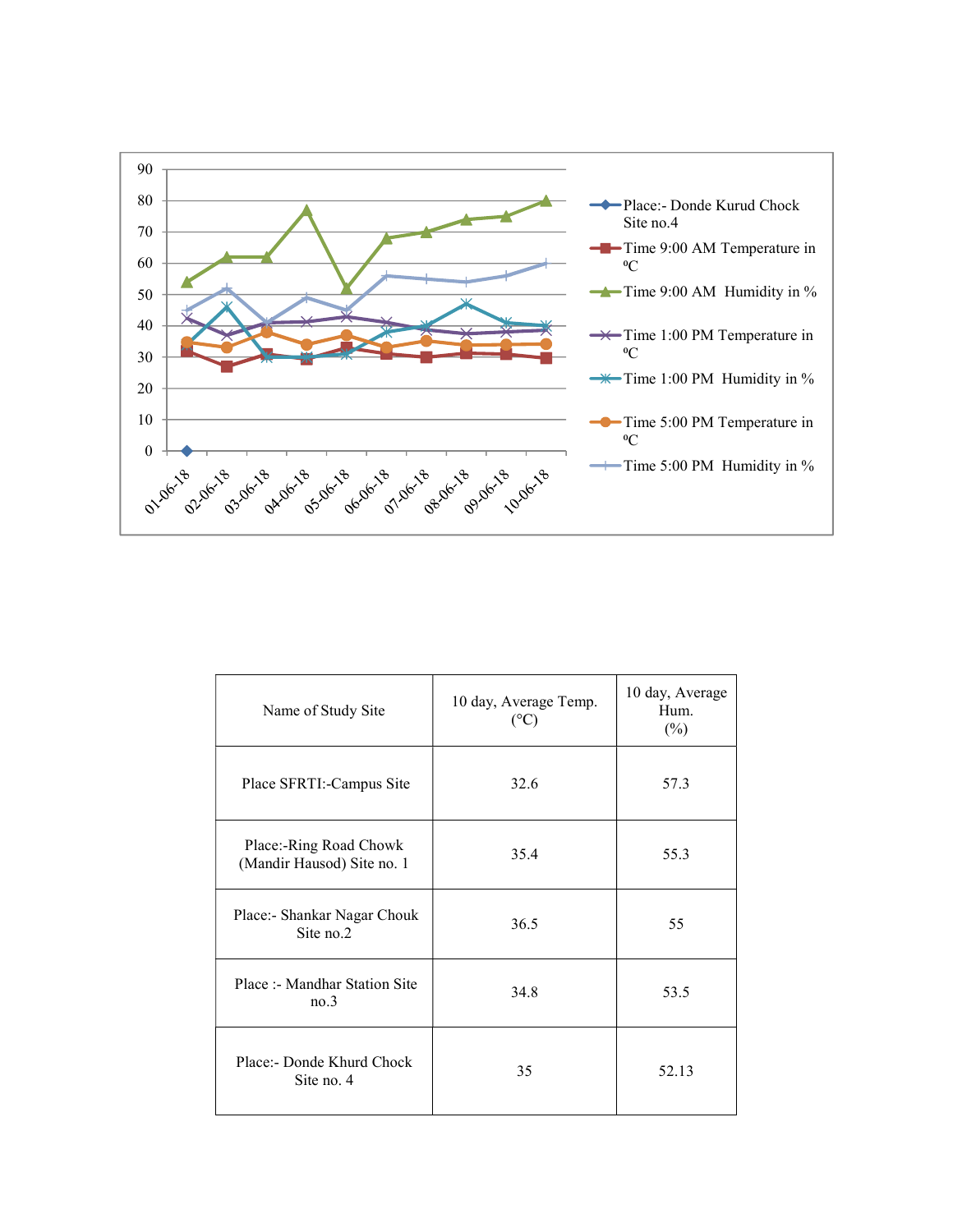

## Conclusion

Initial variation in Temperature and Humidity SFRTI campus and variation in there microclimate as compare to other study sites, Average temperature varies between 1 to  $3^{\circ}C$ , whereas average of humidity related data of the campus increased gradually up to 5 to 10% as compare to the other sites.

Maximum Temperature: - The maximum temperatures were markedly above normal on 1st June, appreciably above normal 3th June, 4th, June and 5th, June, normal on 7th, and on 8th, June, and below normal on 6th June during week days of the week.

Minimum Temperature: - The minimum temperatures were markedly below normal on 6th June, below normal on 2nd June, and on 10th June and appreciably above normal on 1st, 3th June, 4th and on 5th, June during week days of the week.

## Reference:-

- 1. Microclimate zone. Assessed from https://en.wikipedia.org/wiki/Microclimate on 03.5.18
- 2. The Bioclimatic Zones concept: Landscape design strategy for site planning in hot arid Climates. Assessed from http://www.irbnet.de/daten/iconda/CIB14224.pdf on 03.5.18.
- 3. http://en.wikipedia.org/wiki/Raipur\_District or http://www.cgwb.gov.in /District\_ Profile/Chhattisgarh/Raipur.pdf/2012-13.
- 4. http://www.plea2014.in/wp-content/uploads/2014/12/Paper\_7A\_2670\_PR.pdf